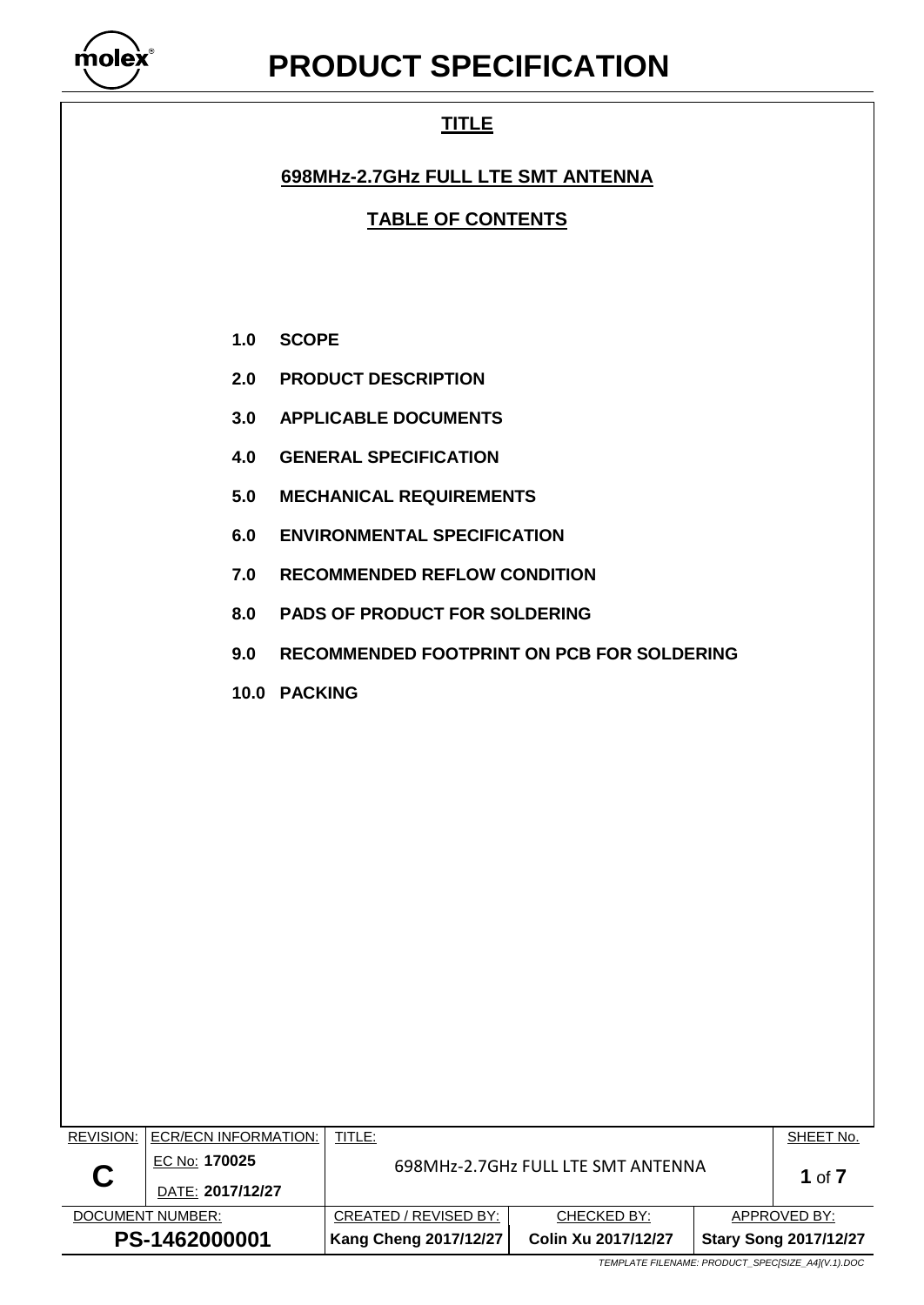

# **PRODUCT SPECIFICATION**

# **698MHz-2.7GHz FULL LTE SMT ANTENNA**

#### **1.0 SCOPE**

This Product Specification covers the mechanical, electrical and environmental performances Specification and test methods for Full LTE SMT Antenna.

#### **2.0 PRODUCT DESCRIPTION**

#### **2.1 PRODUCT NAME AND SERIES NUMBER (S)**

Product name: Full LTE SMT Antenna. Series Number: 146200.

#### **2.2 DESCRIPTION**

This is a SMT wide band high performance antenna implemented using ceramic with recommendation to meet the customer needs. It is designed to cover the various frequency bands from 698MHz~2.7GHz.

#### **2.3 FEATURES.**

- Working frequency 698-960MHz, 1710-2700MHz
- High efficiency over 40% on all bands
- SMT embedded LTE 2\*2 MIMO system application
- Antenna size 40mmx5mmx5mm, PCB keep-out area 50x10mm
- RoHS Compliant

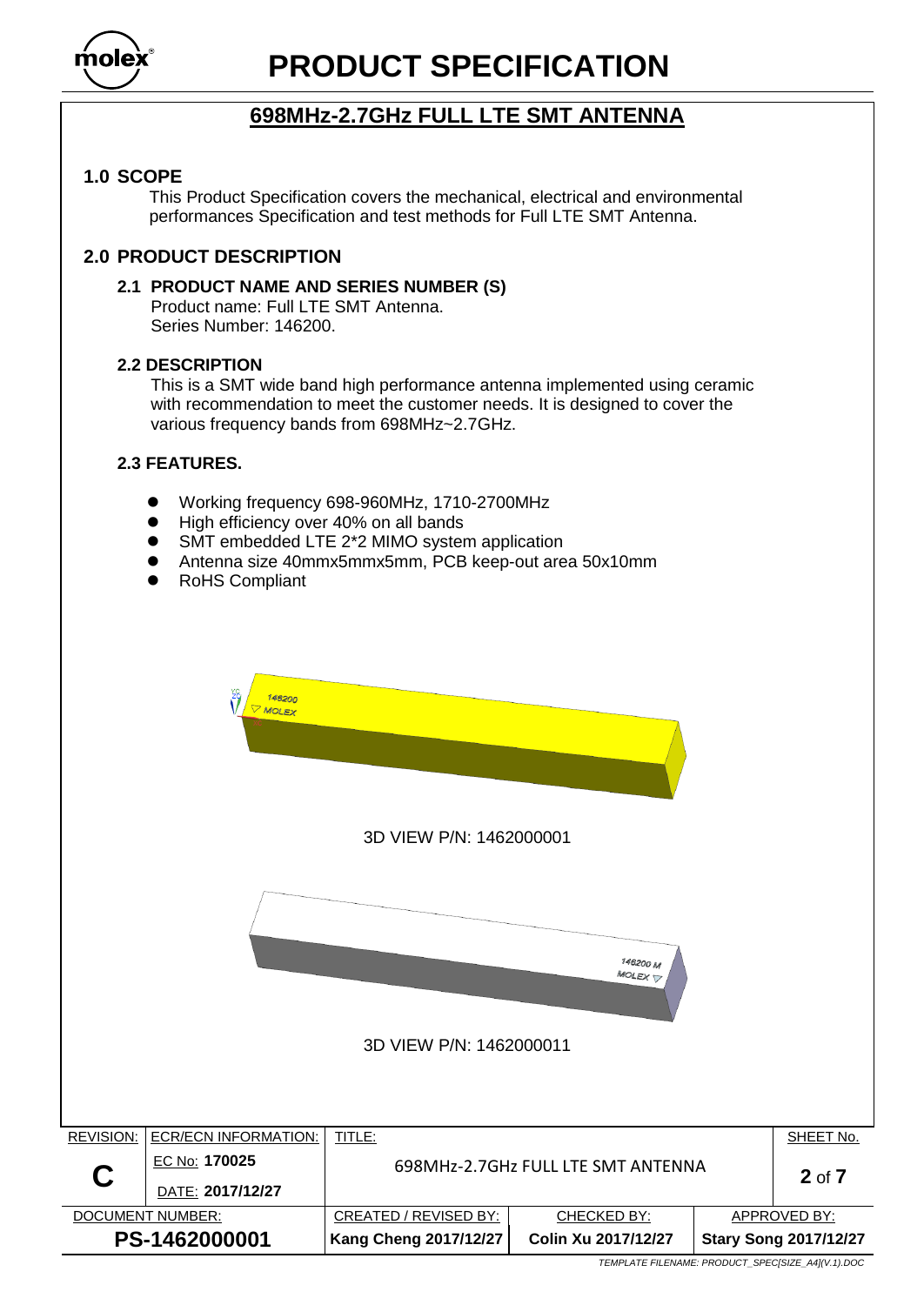

#### **2.4 PRODUCT STRUCTURE INFORMATION**



### **3.0 APPLICABLE DOCUMENTS**

| Document                     | Number        | Description                         |
|------------------------------|---------------|-------------------------------------|
| Sale Drawing(SD)             | SD-1462000001 | Mechanical Dimension of the product |
| <b>Application Guide(AS)</b> | AS-1462000001 | Antenna Application and surrounding |
| Packing Drawing(PK)          | PK-1462000001 | Product packaging specifications    |

## **4.0 GENERAL SPECIFICATION**

| Product name            | 698MHz-2.7GHz Wide Band Antenna.   |                            |               |                            |  |
|-------------------------|------------------------------------|----------------------------|---------------|----------------------------|--|
| Part number             | 1462000001                         |                            | 1462000011    |                            |  |
| <b>Frequency Range</b>  | 698MHz~960MHz                      | $1.7$ GHz $^{\sim}$ 2.7GHz | 698MHz~960MHz | $1.7$ GHz $^{\sim}$ 2.7GHz |  |
| <b>Return Loss</b>      | $> -4$ dB                          | $> -5$ dB                  | $> -5$ dB     | $> -5$ dB                  |  |
| Peak Gain               | $0.2$ dBi                          | $3.8$ dBi                  | $0.5$ dBi     | 3.7 dBi                    |  |
| Avg. Total Efficiency   | >40%                               | $>60\%$                    | >45%          | $>60\%$                    |  |
| Polarization            | Linear                             |                            |               |                            |  |
| Impedance with matching | 50 Ohms                            |                            |               |                            |  |
| Operating with matching | -40 $\degree$ C to 125 $\degree$ C |                            |               |                            |  |
| Storage with matching   | -40 $\degree$ C to 125 $\degree$ C |                            |               |                            |  |
| <b>RF Power</b>         | 2 Watts                            |                            |               |                            |  |
| Antenna type            | ceramic                            |                            |               |                            |  |

Note that the above antenna performance is measured under stand-alone condition. When implement into the system, the frequency resonant might be off-tune due to the loading of surrounding components especially metal plane. This offtune can be compensated through matching. Although module manufacturers specify a peak gain limit, it is based on freespace conditions. The peak gain will be degraded by 1 to 2dBi in the actual implementation as the radiation pattern will change due to the surround components. As such, during selection of antenna, you can select one with high peak gain to compensate for the loss. Molex can offer assistance to choose the best location and best tuning in order for you to meet this peak gain requirement.

| <b>REVISION:</b> | <b>ECR/ECN INFORMATION:</b> | TITLE:                |                                    |              | SHEET No.                    |
|------------------|-----------------------------|-----------------------|------------------------------------|--------------|------------------------------|
| C                | EC No: 170025               |                       | 698MHz-2.7GHz FULL LTE SMT ANTENNA |              |                              |
|                  | DATE: 2017/12/27            |                       | $3$ of $7$                         |              |                              |
| DOCUMENT NUMBER: |                             | CREATED / REVISED BY: | CHECKED BY:                        | APPROVED BY: |                              |
| PS-1462000001    |                             | Kang Cheng 2017/12/27 | Colin Xu 2017/12/27                |              | <b>Stary Song 2017/12/27</b> |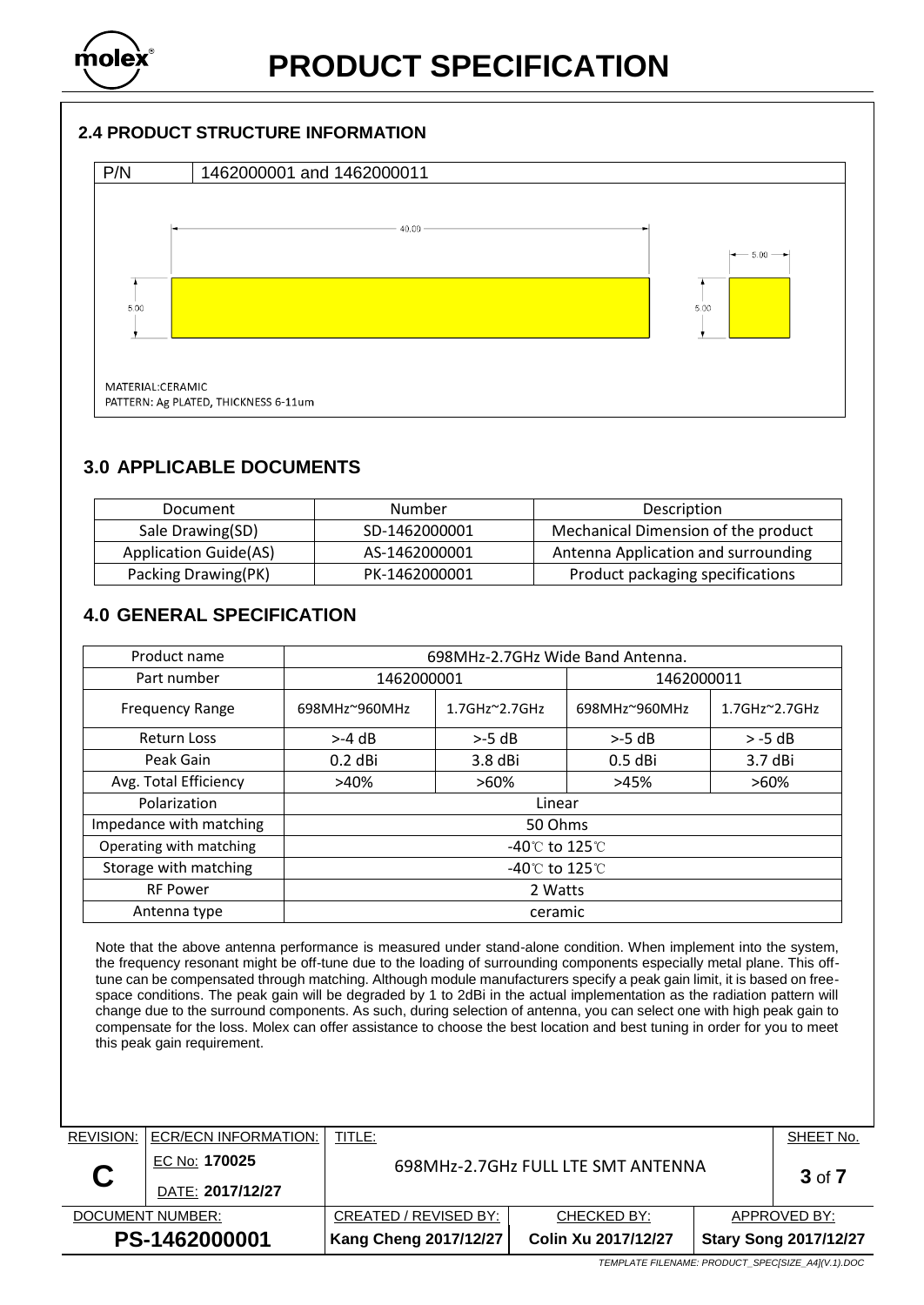

#### **5.0 MECHANICAL REQUIREMENTS**

DESCRIPTION | SPECIFICATION

Shear Force Apply three axial peeling force on parts soldered on the PCB at the speed rate of 25±3 mm/minute. Shear force:50N Min.

### **6.0 ENVIRONMENTAL SPECIFICATION**

| <b>DESCRIPTION</b>       | <b>SPECIFICATION</b>                                                                                                                                                                                                                                                                                                                                                                            |  |  |
|--------------------------|-------------------------------------------------------------------------------------------------------------------------------------------------------------------------------------------------------------------------------------------------------------------------------------------------------------------------------------------------------------------------------------------------|--|--|
| <b>Humidity Test</b>     | The device under test is kept for 12 hours in an environment with a<br>1.<br>temperature of 55 degrees and a relating humidity of 95%. Thereafter<br>for 12 Hours in an environment with a temperature of 25 degrees and a<br>relative humidity of 95%. The cycle is repeated until a total of 6 cycles<br>have been completed. Hereafter the conditions are stabilized at room<br>temperature. |  |  |
|                          | 2.<br>Parts should meet RF spec before and after test.                                                                                                                                                                                                                                                                                                                                          |  |  |
|                          | 3.<br>No cosmetic problem (No bubble issue, No plating peeling off issue,<br>No mechanical damage.)                                                                                                                                                                                                                                                                                             |  |  |
|                          | The device under test at -40 °C⇔125 °C by 72 cycles, Dwell of 30 min,<br>1.<br>transition time between Dwell 15 sec ( $\approx$ 61 min / cycle ) and each item<br>should be measured after exposing them in normal temperature and<br>humidity for 24 h.                                                                                                                                        |  |  |
| Temperature cycling test | 2.<br>Parts should meet RF spec before and after test.                                                                                                                                                                                                                                                                                                                                          |  |  |
|                          | 3.<br>No cosmetic problem (No bubble issue, No plating peeling off issue,<br>No mechanical damage.)                                                                                                                                                                                                                                                                                             |  |  |
|                          | Temperature:125°C, time:1008 hours<br>1.                                                                                                                                                                                                                                                                                                                                                        |  |  |
|                          | There is no substantial obstruction to air flow across and around the<br>2.<br>samples, and the samples are not touching each other                                                                                                                                                                                                                                                             |  |  |
| High Temperature         | 3.<br>Parts should meet RF spec before and after test.                                                                                                                                                                                                                                                                                                                                          |  |  |
|                          | No cosmetic problem (No bubble issue, No plating peeling off issue,<br>4.<br>No mechanical damage.)                                                                                                                                                                                                                                                                                             |  |  |
| Salt mist test           | The device under test is exposed to a spray of a 5% (by volume)<br>1.<br>resolution of Nacl in water for 2 hours. Thereafter the device under test<br>is left for 1 week in room temperature at a relative humidity of 95%. The<br>cycle is repeated until a total of 2 cycles have been completed. Here<br>after the conditions are stabilized at room temperature.                            |  |  |
|                          | Parts should meet RF spec before and after test.<br>2.                                                                                                                                                                                                                                                                                                                                          |  |  |
|                          | No visible corrosion. Discoloration accept.<br>3.                                                                                                                                                                                                                                                                                                                                               |  |  |

| PS-1462000001    |                      | <b>Kang Cheng 2017/12/27</b> | Colin Xu 2017/12/27                |              | <b>Stary Song 2017/12/27</b> |
|------------------|----------------------|------------------------------|------------------------------------|--------------|------------------------------|
| DOCUMENT NUMBER: |                      | CREATED / REVISED BY:        | CHECKED BY:                        | APPROVED BY: |                              |
| Ç                | DATE: 2017/12/27     |                              |                                    |              | 4 of $7$                     |
|                  | EC No: 170025        |                              | 698MHz-2.7GHz FULL LTE SMT ANTENNA |              |                              |
| REVISION:        | ECR/ECN INFORMATION: | TITLE:                       |                                    |              | SHEET No.                    |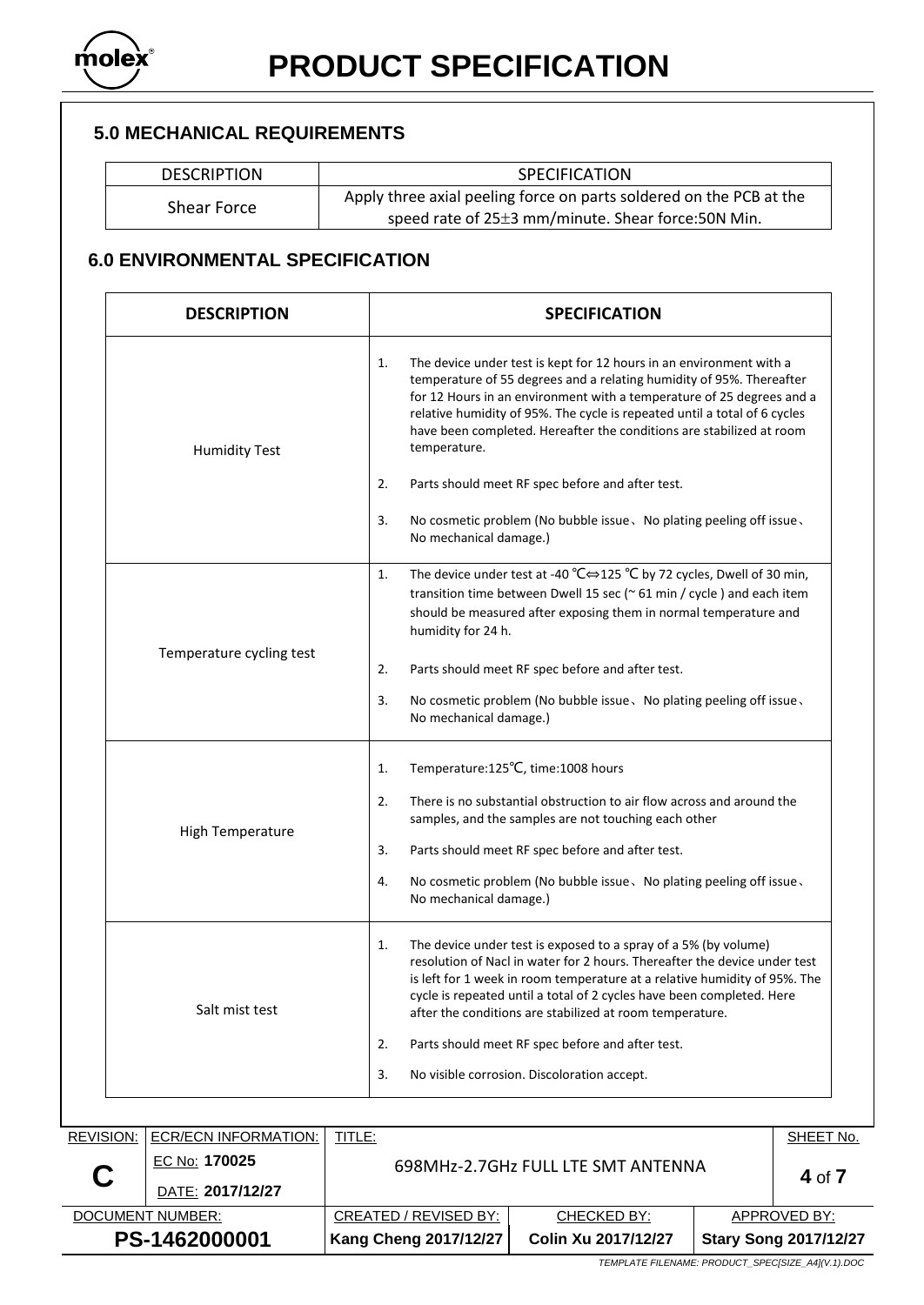

### **7.0 RECOMMENDED REFLOW CONDITION**



Recommended solder paste is ALPHA CAP-390 SAC305, customer can use red glue before IR reflow (to increase force) if the application condition is very strict.

### **8.0 PADS OF PRODUCT FOR SOLDERING**

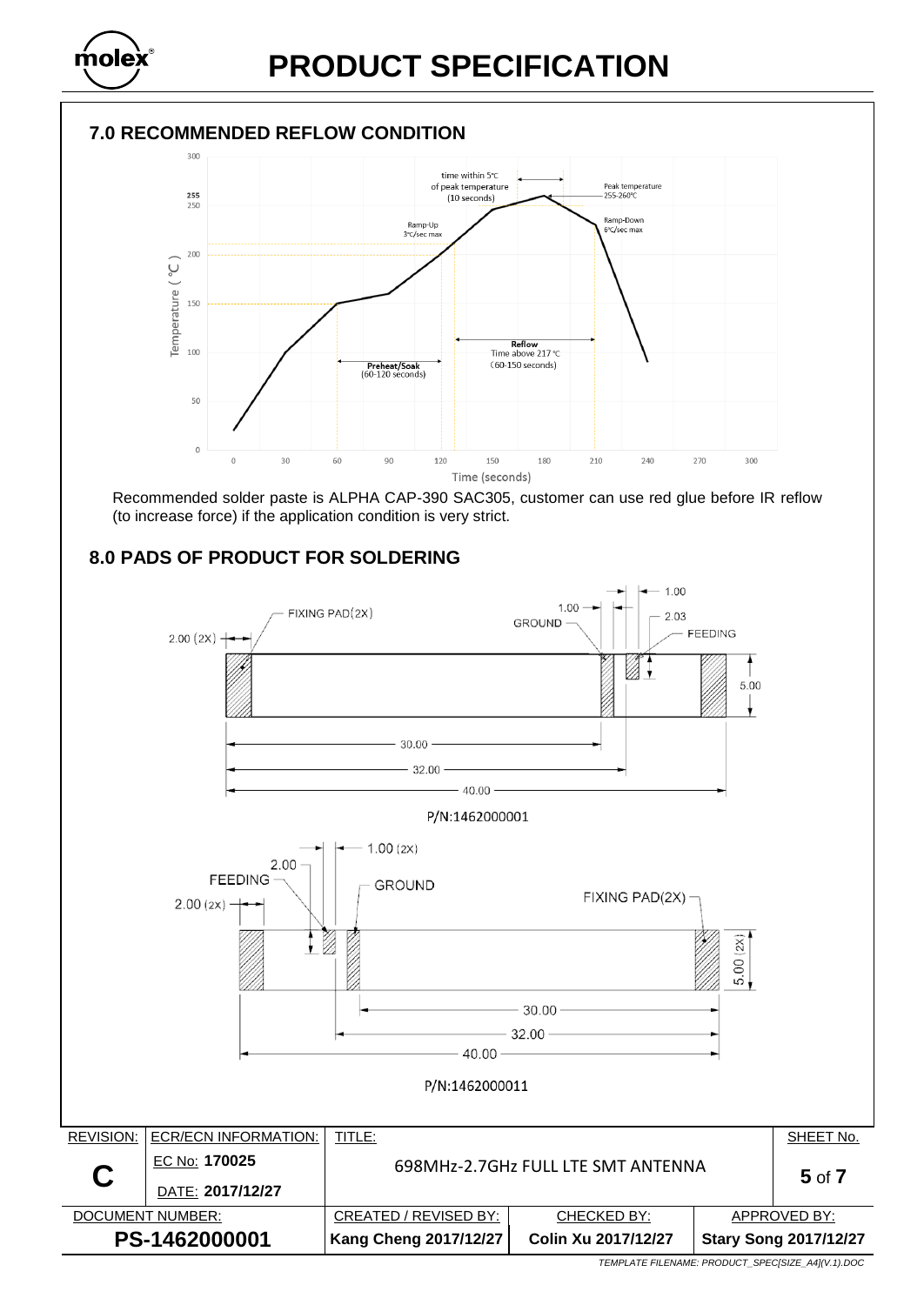